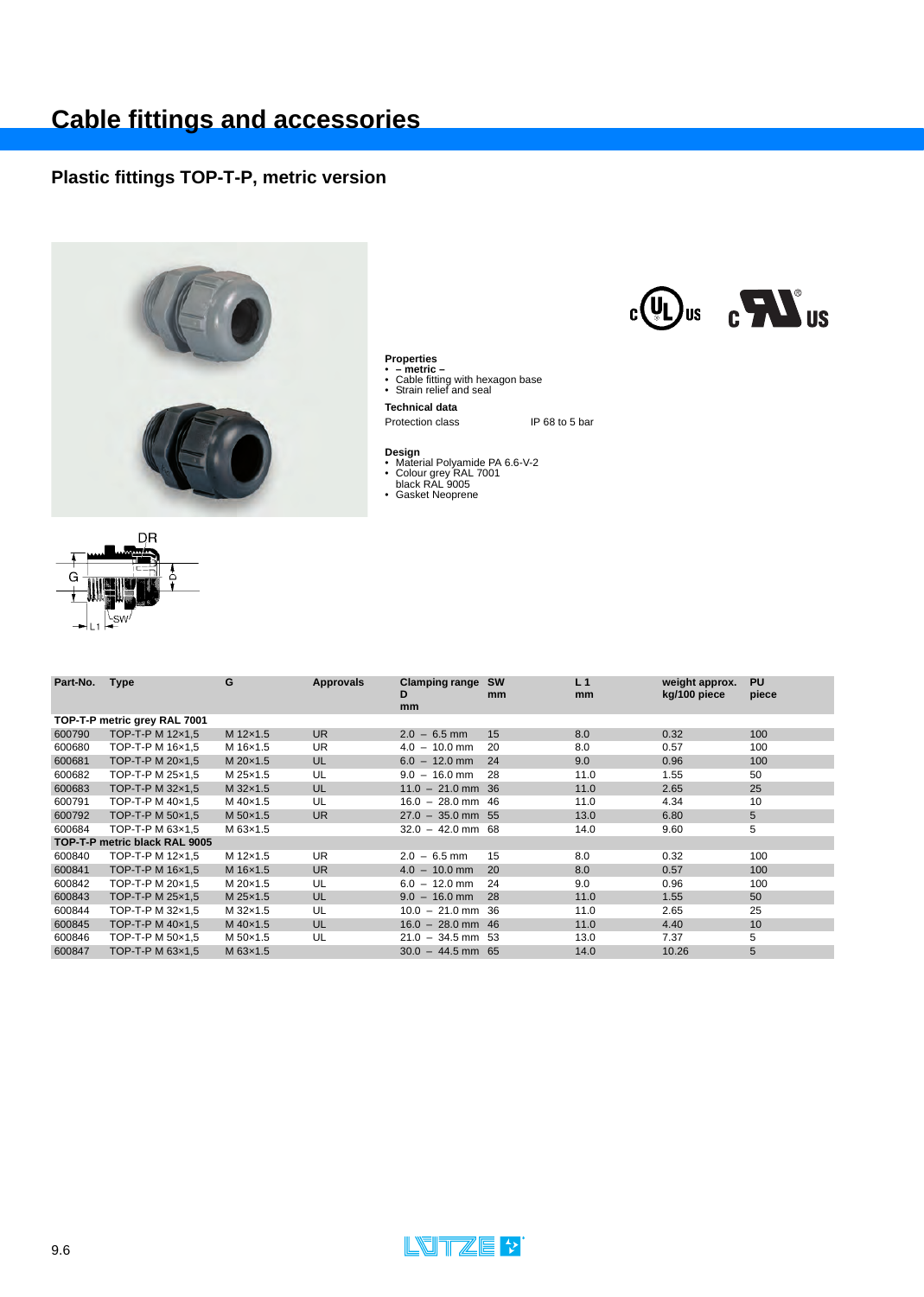## **Plastic fittings TOP-T-P, PG version**



- **Properties PG –** Cable fitting with hexagon base Strain relief and seal
- 
- **Technical data**

IP 68 to 5 bar

- **Design** Material polyamide PA 6.6-V-2 Colour Grey RAL 7001 and Black RAL 9005 Gasket Neoprene
- 
- 



| Part-No.                 | <b>Type</b>               | G               | <b>Approvals</b> | <b>Clamping range</b><br>D | sw<br><sub>mm</sub> | L <sub>1</sub><br>mm | weight approx.<br>kg/100 piece | <b>PU</b><br>piece |
|--------------------------|---------------------------|-----------------|------------------|----------------------------|---------------------|----------------------|--------------------------------|--------------------|
|                          |                           |                 |                  | <sub>mm</sub>              |                     |                      |                                |                    |
| TOP-T-P PG grey RAL 7001 |                           |                 |                  |                            |                     |                      |                                |                    |
| 600660                   | TOP-T-P PG 7              | PG <sub>7</sub> |                  | $3.0 - 6.5$ mm             | 15                  | 8.0                  | 0.33                           | 100                |
| 600661                   | TOP-T-P PG 9              | PG <sub>9</sub> |                  | $4.0 - 8.0$ mm             | 19                  | 8.0                  | 0.52                           | 100                |
| 600662                   | TOP-T-P PG 11             | <b>PG 11</b>    | <b>UR</b>        | $5.0 - 10.0$ mm            | 22                  | 8.0                  | 0.87                           | 100                |
| 600663                   | TOP-T-P PG 13.5           | PG 13.5         | UL               | $6.0 - 12.0$ mm            | 24                  | 9.0                  | 0.96                           | 100                |
| 600664                   | TOP-T-P PG 16             | <b>PG 16</b>    | UL               | $10.0 - 14.0$ mm 27        |                     | 10.0                 | 1.37                           | 50                 |
| 600665                   | TOP-T-P PG 21             | PG 21           | UL               | $13.0 - 18.0$ mm 33        |                     | 11.0                 | 2.04                           | 50                 |
| 600666                   | TOP-T-P PG 29             | <b>PG 29</b>    | UL               | $18.0 - 25.0$ mm 42        |                     | 11.0                 | 3.88                           | 25                 |
| 600667                   | TOP-T-P PG 36             | PG 36           | UL               | $22.0 - 34.0$ mm 53        |                     | 13.0                 | 6.90                           | 10                 |
| 600668                   | TOP-T-P PG 42             | <b>PG 42</b>    | UL               | $30.0 - 38.0$ mm 60        |                     | 13.0                 | 8.80                           | 5                  |
| 600669                   | TOP-T-P PG 48             | PG 48           | UL               | $34.0 - 44.0$ mm 65        |                     | 14.0                 | 9.79                           | 5                  |
|                          | TOP-T-P PG black RAL 7005 |                 |                  |                            |                     |                      |                                |                    |
| 600860                   | TOP-T-P PG 7              | PG <sub>7</sub> |                  | $3.0 - 6.5$ mm             | 15                  | 8.0                  | 0.33                           | 100                |
| 600861                   | TOP-T-P PG 9              | PG <sub>9</sub> |                  | $4.0 - 8.0$ mm             | 19                  | 8.0                  | 0.52                           | 50                 |
| 600862                   | <b>TOP-T-P PG 11</b>      | PG 11           | <b>UR</b>        | $5.0 - 10.0$ mm            | 22                  | 8.0                  | 0.87                           | 100                |
| 600863                   | TOP-T-P PG 13,5           | PG 13.5         | UL               | $6.0 - 12.0$ mm            | 24                  | 9.0                  | 0.96                           | 50                 |
| 600864                   | TOP-T-P PG 16             | PG 16           | UL               | $10.0 - 14.0$ mm 27        |                     | 10.0                 | 1.37                           | 50                 |
| 600865                   | TOP-T-P PG 21             | <b>PG 21</b>    | UL               | $13.0 - 18.0$ mm 33        |                     | 11.0                 | 2.04                           | 50                 |
| 600866                   | TOP-T-P PG 29             | <b>PG 29</b>    | UL               | $18.0 - 25.0$ mm 42        |                     | 11.0                 | 3.98                           | 25                 |
| 600867                   | TOP-T-P PG 36             | <b>PG 36</b>    | UL               | $22.0 - 34.0$ mm 53        |                     | 13.0                 | 6.90                           | 10                 |
| 600868                   | TOP-T-P PG 42             | <b>PG 42</b>    | UL               | $30.0 - 38.0$ mm 60        |                     | 13.0                 | 8.80                           | 5                  |
| 600869                   | TOP-T-P PG 48             | <b>PG 48</b>    | UL               | $34.0 - 44.0$ mm 65        |                     | 14.0                 | 9.79                           | 5                  |



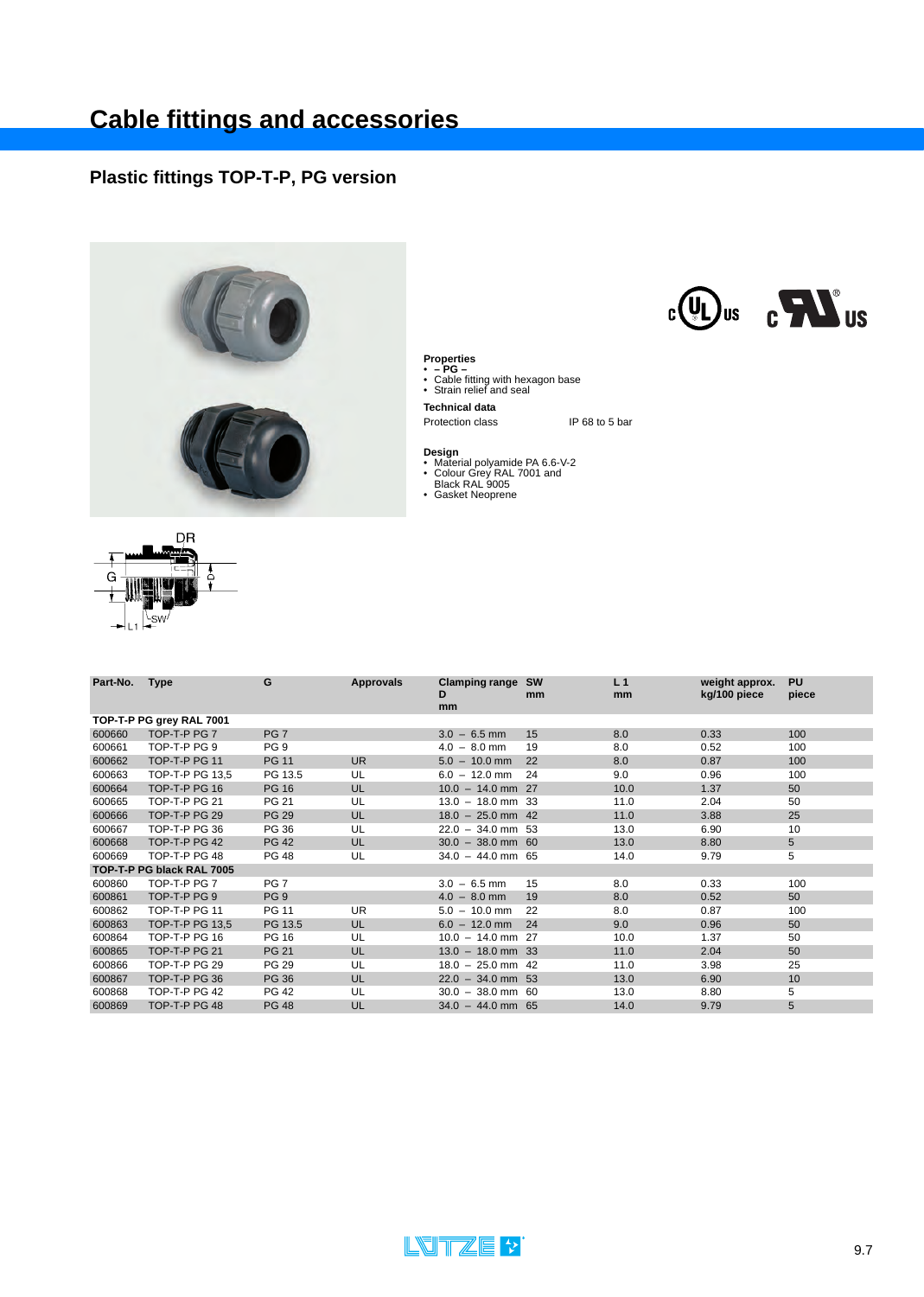## **Plastic fitting TOP-TR-P**





- **Properties**<br>• Cable fitting with hexagon base<br>• Strain relief and gasket<br>• Reduced sealing insert<br>• Reduced clamping range
- 
- 
- 

### **Technical data**

Protection class IP 68 to 5 bar<br>Approvals on request on request

- 
- **Design**<br>• Material Polyamide PA 6-V-2<br>• Colour grey RAL 7001<br>• Gasket NBR
- 

| Part-No. | <b>Type</b>            | G        | Approvals  | Clamping range SW<br>D<br>mm | mm   | L <sub>1</sub><br>mm | weight approx.<br>kg/100 piece | <b>PU</b><br>piece |  |
|----------|------------------------|----------|------------|------------------------------|------|----------------------|--------------------------------|--------------------|--|
|          | <b>TOP-TR-P metric</b> |          |            |                              |      |                      |                                |                    |  |
| 600690   | TOP-TR-P M 16x1.5      | M 16x1.5 | on request | $2.0 - 7.0$ mm               | -20  | 8.0                  | 0.62                           | 100                |  |
| 600691   | TOP-TR-P M 20x1.5      | M 20×1.5 | on request | $4.0 - 10.0$ mm 24           |      | 8.0                  | 1.34                           | 100                |  |
| 600692   | TOP-TR-P M 25x1.5      | M 25x1.5 | on request | $5.0 - 14.0$ mm 29           |      | 8.0                  | 1.63                           | 50                 |  |
| 600693   | TOP-TR-P M 32x1.5      | M 32×1.5 | on request | $8.0 - 18.0$ mm              | - 36 | 10.0                 | 2.72                           | 25                 |  |
| 600794   | TOP-TR-P M 12x1.5      | M 12x1.5 | on request | $2.0 - 5.0$ mm               | - 15 | 8.0                  | 0.33                           | 100                |  |

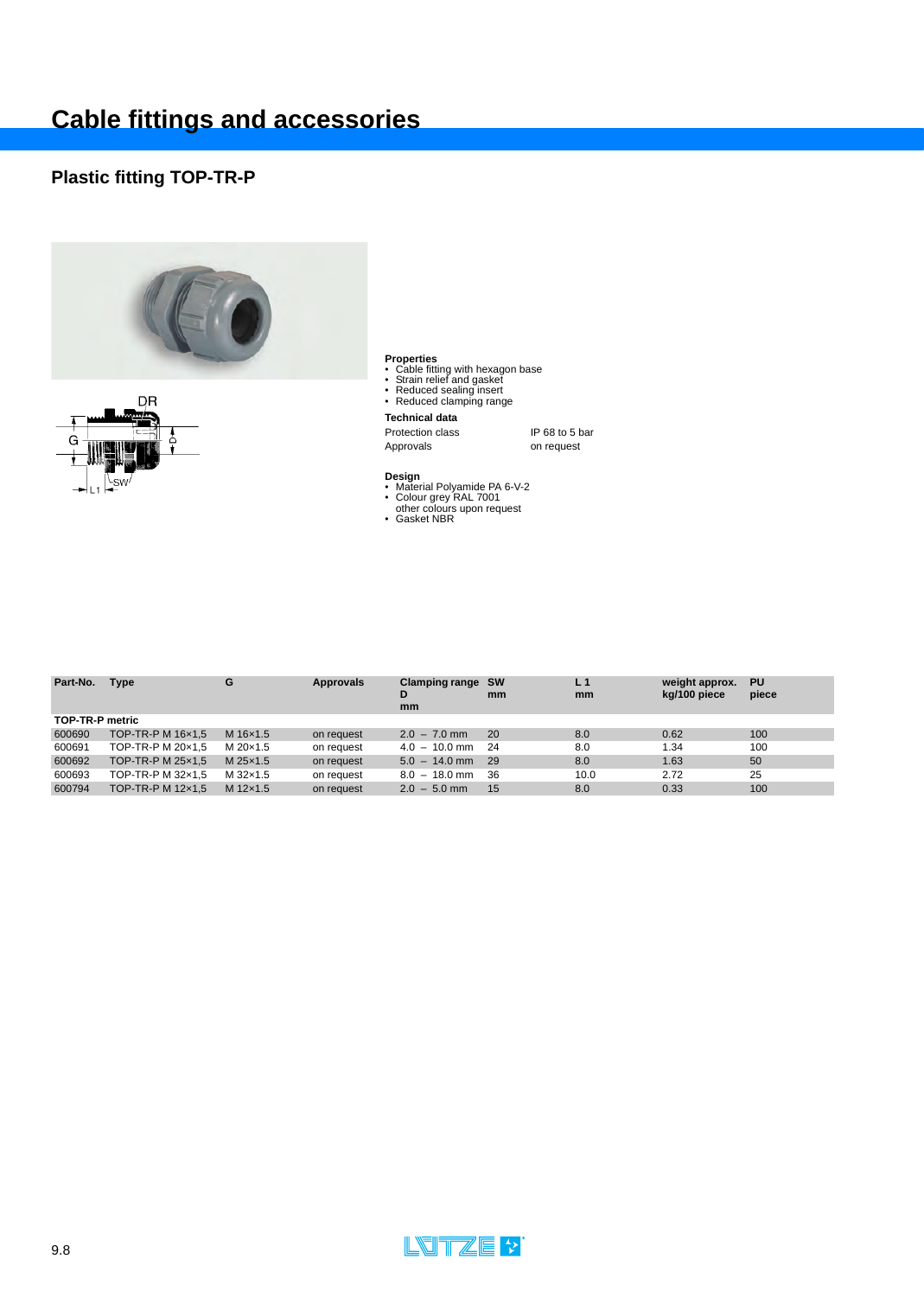## **Plastic accessories locknut GK, metric version**



- **Properties**<br>• **metric –**<br>• Counter nut, hexagonal, with metric thread according to DIN 46320
	-
- **Design<br>
•** Material Polyamide 6 GF 30<br>
 Colour grey RAL 7001<br>
black RAL 9005<br>
other colour upon request
- -



| Part-No.                | <b>Type</b>              | G        | <b>SW</b> | S   | weight approx. | <b>PU</b> |  |  |  |  |
|-------------------------|--------------------------|----------|-----------|-----|----------------|-----------|--|--|--|--|
|                         |                          |          | mm        | mm  | kg/100 piece   | piece     |  |  |  |  |
| GK metric grey RAL 7001 |                          |          |           |     |                |           |  |  |  |  |
| 600398                  | GK M 12x1,5              | M 12x1.5 | 17        | 5.0 | 0.10           | 100       |  |  |  |  |
| 600391                  | GK M 16x1,5              | M 16x1.5 | 22        | 5.0 | 0.16           | 100       |  |  |  |  |
| 600392                  | GK M 20x1,5              | M 20×1.5 | 26        | 6.0 | 0.23           | 100       |  |  |  |  |
| 600393                  | GK M 25x1,5              | M 25x1.5 | 32        | 6.0 | 0.28           | 100       |  |  |  |  |
| 600394                  | GK M 32x1,5              | M 32×1.5 | 41        | 7.0 | 0.41           | 100       |  |  |  |  |
| 600395                  | GK M 40×1,5              | M 40×1.5 | 50        | 7.0 | 0.67           | 50        |  |  |  |  |
| 600396                  | GK M 50x1,5              | M 50×1.5 | 60        | 8.0 | 1.14           | 50        |  |  |  |  |
| 600698                  | GK M 63x1,5              | M 63x1.5 | 75        | 8.0 | 1.95           | 50        |  |  |  |  |
|                         | GK metric black RAL 9005 |          |           |     |                |           |  |  |  |  |
| 600850                  | GK M 12x1,5              | M 12x1.5 | 17        | 5.0 | 0.10           | 100       |  |  |  |  |
| 600851                  | GK M 16x1,5              | M 16x1.5 | 22        | 5.0 | 0.14           | 100       |  |  |  |  |
| 600852                  | GK M 20x1,5              | M 20×1.5 | 26        | 6.0 | 0.22           | 100       |  |  |  |  |
| 600853                  | GK M 25x1,5              | M 25x1.5 | 32        | 6.0 | 0.26           | 100       |  |  |  |  |
| 600854                  | GK M 32x1,5              | M 32x1.5 | 41        | 7.0 | 0.38           | 100       |  |  |  |  |
| 600855                  | GK M 40×1,5              | M 40×1.5 | 50        | 7.0 | 0.63           | 50        |  |  |  |  |
| 600856                  | GK M 50x1,5              | M 50×1.5 | 60        | 8.0 | 1.14           | 50        |  |  |  |  |
| 600857                  | GK M 63x1,5              | M 63x1.5 | 75        | 8.0 | 1.78           | 50        |  |  |  |  |